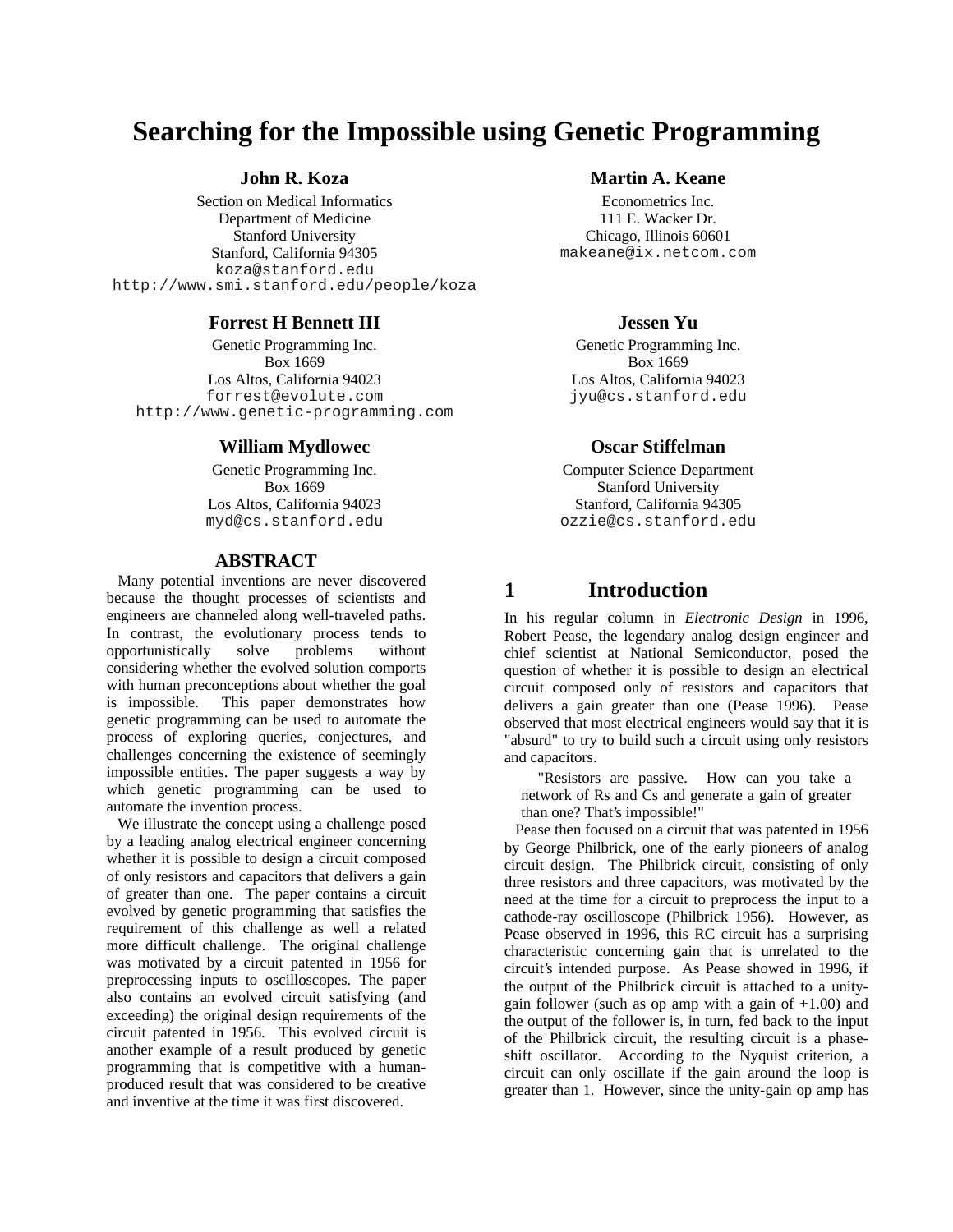a gain of only 1, then, by inference, Philbrick's RC circuit must have a gain of greater than 1. In fact, it does.

Figure 1 shows the RC circuit that Philbrick patented in 1956. In the figure, in incoming signal VSRC passes into the network of resistors and capacitors. The voltage is probed at probe point V.



**Figure 1 Philbrick 1956 circuit consisting of three capacitors and three resistors.**

Figure 2 shows the output voltage measured at point V of the circuit of figure 1 for a 1-volt input signal. The horizontal axis represents six decades of frequencies between 1 milli-Hertz and 1,000 Hertz (Hz). As can be seen, this RC circuit delivers a gain of greater than 1.0 for frequencies between approximately 2.0 Hz and 20.0 Hz. The voltage peaks at 1.19 volts at 4.64 Hz.



**Figure 2 Output of 1956 Philbrick circuit.**

The question arises as to whether it is possible to automate the process of exploring challenges, such as the one above posed by Pease above, concerning the existence of seemingly impossible constructions.

We posed Pease's challenge informally to a number of electrical engineers (all of whom, like all the authors of this paper, initially said such a circuit was impossible). Interestingly, once they were made aware of the Philbrick 1956 circuit, all were able to construct a reasonable explanation as to why the Philbrick circuit works. The observed counter-intuitive voltage multiplication of the Philbrick circuit comes about as a result of a phase shift. In particular, the output of the Philbrick circuit is the difference of a 1-volt (peak amplitude) input signal of the form *sin* 2π*ft* and another signal of the form *sin* (2π*ft +* <sup>∆</sup>), where ∆ represents a phase shift. Although the

particular circuit in Philbrick's patent delivers a gain of 1.19, it is clear that it is possible to construct an RC circuit in a similar way that delivers a gain approaching 2. However, a new query arises as a result of this line of reasoning. Is it possible to construct an RC circuit can deliver a gain of greater than 2? Again, several electrical engineers and the authors of this paper said such a circuit was impossible. For this new query, we did not have foreknowledge of the outcome from the Pease article.

This paper demonstrates how genetic programming can be can be used to automate the process of exploring queries concerning the existence of seemingly impossible electrical circuits. In particular, the paper demonstrates the counter-intuitive result that an electrical circuit composed only of resistors and capacitors can deliver a gain of 2.24.

Section 2 provides background on the application of genetic programming to the automatic creation of electrical circuits. Section 3 describes the preparatory steps necessary to apply genetic programming to the query concerning the existence of an RC circuit with a gain of greater than one. Section 4 shows an evolved RC circuit with a gain of 2.24. Section 5 describes the preparatory steps for evolving a circuit with the same specifications as the circuit that Philbrick patented in 1956. Section 6 shows an evolved circuit that satisfies the specifications of Philbrick's circuit.

## **2 Background on Genetic Programming**

Genetic programming is an extension of the genetic algorithm (Holland 1975). Genetic programming automatically creates computer programs to solve problems. Genetic programming is described in Koza 1992; Koza and Rice 1992; Koza 1994a, 1994b; Banzhaf, Nordin, Keller, and Francone 1998; Langdon 1998; Kinnear 1994; Angeline and Kinnear 1996; Spector, Langdon, O'Reilly, and Angeline 1999; Koza, Goldberg, Fogel, and Riolo 1996; Koza, Deb, Dorigo, Fogel, Garzon, Iba, and Riolo 1997; Koza, Banzhaf, Chellapilla, Deb, Dorigo, Fogel, Garzon, Goldberg, Iba, Riolo 1998; and Banzhaf, Poli, Schoenauer, and Fogarty 1998; and Poli, Nordin, Langdon, and Fogarty 1999.

It has been recently demonstrated genetic programming is capable of synthesizing the design of a wide variety of analog electrical circuits (Koza, Bennett, Andre, Keane, and Dunlap 1997; Koza, Bennett, Andre, and Keane 1999a, 1999b). Since genetic programming is a probabilistic process that is not encumbered by the preconceptions that often channel human thinking down familiar paths, it often creates novel designs. In fact, nine of the analog circuits that were evolved in *Genetic Programming: Darwinian Invention and Problem Solving* (Koza, Bennett, Andre, and Keane 1999a) were previously patented. Specifically, genetic programming rediscovered the Darlington emitter-follower transistor circuit (patented by Sidney Darlington of American Telephone and Telegraph in 1952), the circuit that is now known as the "constant *K*" ladder filter (patented by George Campbell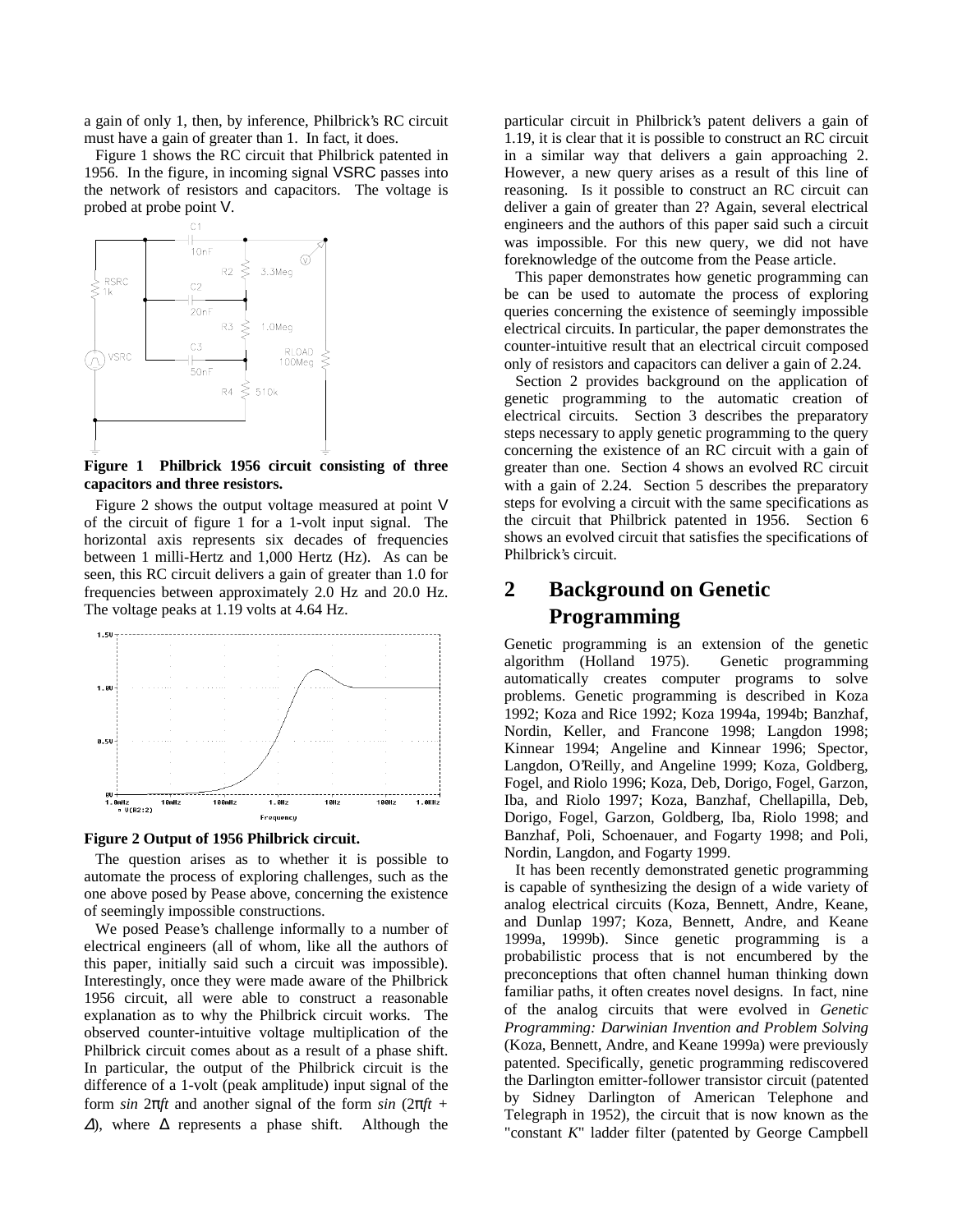in 1917), the "*M*-derived half section" for a filter (patented by Otto Zobel in 1925), the elliptic filter topology (patented by Wilhelm Cauer between 1934 and 1936), and the crossover filter (patented by Otto Zobel in 1925). In addition, genetic programming has successfully evolved several different high-gain amplifiers, several different computational circuits, an electronic thermometer, and a voltage reference circuit (all of which were covered by one or more patents in the past 30 years).

# **3 Preparatory Steps for Evolving RC Circuit with Gain Greater than One**

Seven major preparatory steps are required to apply genetic programming to a problem of circuit synthesis: (1) identify the initial circuit (test fixture and embryo) of the developmental process, (2) determine the architecture of the circuit-constructing program trees, (3) identify the primitive functions of the program trees, (4) identify the terminals of the program trees, (5) create the fitness measure, (6) choose control parameters, and (7) determine the termination criterion and method of result designation.

### **3.1 Initial Circuit**

An electrical circuit can be created by genetic programming by means of a developmental process. This developmental process entails the execution of a circuitconstructing program tree that contains various component-creating, topology-modifying, and development-controlling functions. An initial circuit consisting of an embryo and a test fixture is the starting point of the developmental process for transforming a program tree in the population into a fully developed electrical circuit. The embryo contains at least one modifiable wire. The test fixture is a fixed (hard-wired) substructure composed of nonmodifiable wires and nonmodifiable electrical components. The test fixture provides access to the circuit's external input(s) and permits probing of the circuit's output. A test fixture has one or more ports that enable an embryo to be embedded into it. An embryo has one or more ports that enable it to communicate with the test fixture in which it is embedded. All development originates from the modifiable wires.

Figure 3 shows a one-input, one-output initial circuit consisting of an embryo embedded in a test fixture. The embryo consists of two modifiable wires Z0, and Z1. The test fixture has an incoming signal source VSOURCE, a source resistor RSOURCE, a nonmodifiable wire ZOUT, a voltage probe point VOUT (the output of the overall circuit), a variable output load called LOAD, and a nonmodifiable wire ZGND providing a connection to ground.

### **3.2 Program Architecture**

Since there is a result-producing branch in the program tree for each modifiable wire in the embryo, the architecture of each circuit-constructing program tree has two result-producing branches.

### **3.3 Function Set**

The function set,  $f_{\text{CCS}}$ , for each construction-continuing subtree is

 $\mathcal{F}_{\text{CCS}} = \{R, C, \text{SERIES}, \text{PARALLELO}, \text{PARALLEL1}, \text{Meas} \}$ 

FLIP, NOP, PAIR\_CONNECT\_0,

PAIR\_CONNECT\_1}.

All functions in this section are described in detail in Koza, Bennett, Andre, and Keane 1999. Briefly, the R and C functions are component-creating functions that insert a resistor or capacitor (respectively) into a developing circuit and that establish the numerical value of the inserted component. The SERIES and the two PARALLEL functions modify the topology of the developing circuit by performing a series or parallel (respectively) division. The FLIP function reverses the polarity of a component. The NOP (No operation) function is a development-controlling function The two PAIR\_CONNECT functions provide a way to connect two (usually distant) points in the developing circuit.



**Figure 3 One-input, one-output initial circuit with two modifiable wires, source resistor, and variable load.**

## **3.4 Terminal Set**

The initial terminal set,  $T_{\text{CCS}}$ , for each constructioncontinuing subtree is

 $T_{\text{CCS}} = \{\text{END}, \text{SAFE\_CUT}\}.$ 

Briefly, the development-controlling END function makes the modifiable wire or modifiable component with which it is associated non-modifiable (thereby ending a particular developmental path). The SAFE\_CUT function causes the highlighted component to be removed from the circuit in a way that preserves the validity of the circuit.

The initial terminal set, *T*aps, for each arithmeticperforming subtree consists of

 $\mathcal{T}_{\text{ADS}} = \{\Re\}.$ 

 $\Re$  represents floating-point constants from  $-1.0$  to  $+1.0$ .

The function set,  $f_{\text{ADS}}$ , for each arithmetic-performing subtree is,

 $\mathcal{F}_{\text{APS}} = \{+, -\}.$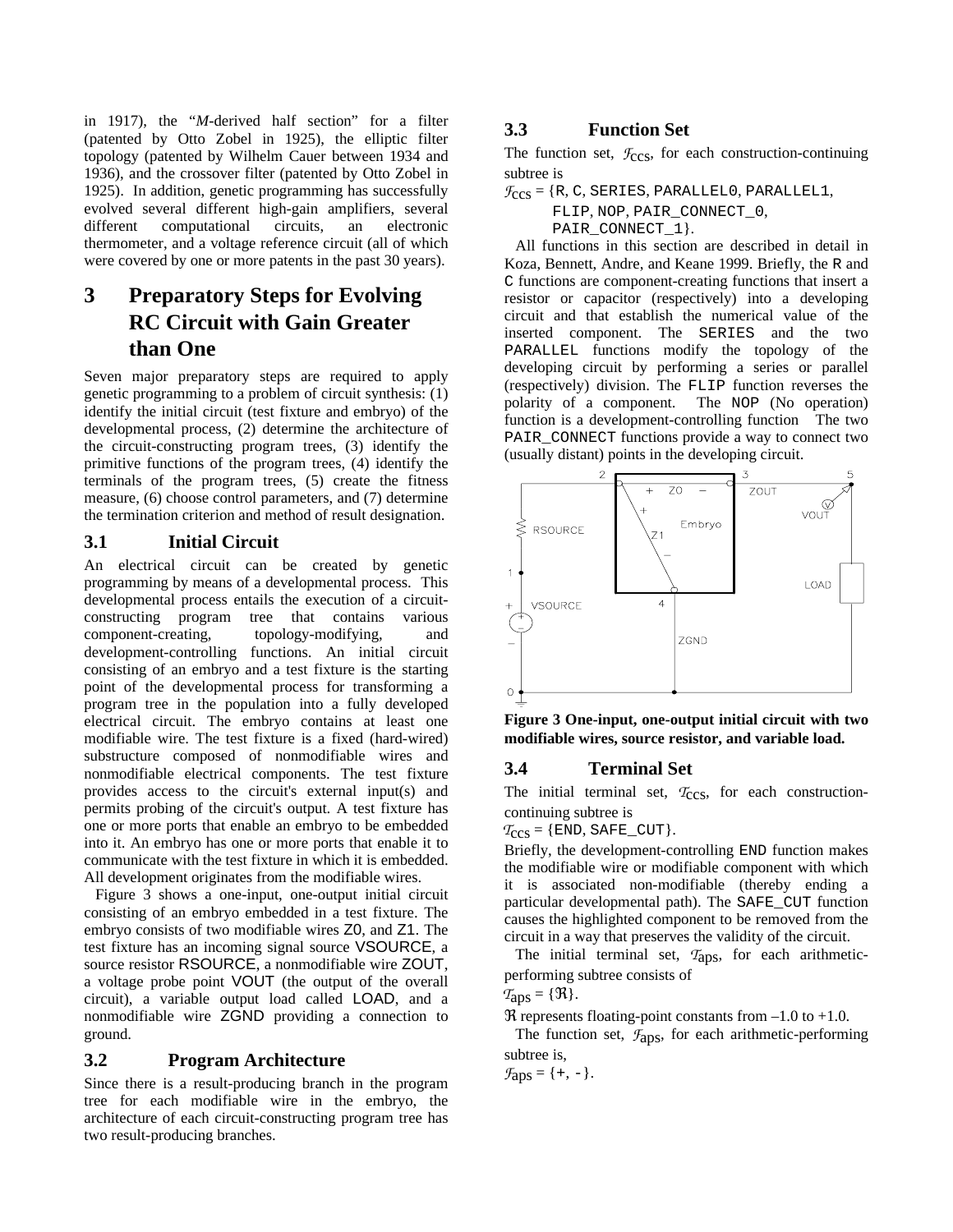### **3.5 Fitness Measure**

The evaluation of each individual circuit-constructing program tree in the population begins with its execution. The execution progressively applies the functions in the program tree to the embryo of the circuit, thereby creating a fully developed circuit. A netlist is created that identifies each component of the developed circuit, the nodes to which each component is connected, and the value of each component. The netlist becomes the input to our modified version of the 217,000-line SPICE (Simulation Program with Integrated Circuit Emphasis) simulation program (Quarles, Newton, Pederson, and Sangiovanni-Vincentelli 1994). SPICE then determines the behavior of the circuit.

The output voltage VOUT is measured in the frequency domain. SPICE is instructed to perform two AC analyses on each circuit using different output loads. In the first simulation, LOAD has infinite resistance (i.e., an open circuit). In the second simulation, LOAD consists of a 10 mega-ohm resistor in parallel with a 6 pico-farad capacitor (i.e., a load resembling that of an oscilloscope). In each case, only the voltage for 1,000 Hz is used in computing fitness. The fitness of a circuit is

 $1/(1+\nu_{\text{out-infinite}}) + 1/(1+\nu_{\text{out-oscilloscope}})$ 

where  $v_{\text{out-infinite}}$  is the voltage at 1,000 Hz for the open circuit and  $v_{\text{out-oscilloscone}}$  is the voltage at 1,000 Hz for the load resembling that of an oscilloscope.

Circuits that cannot be simulated by SPICE receive a high penalty value of fitness  $(10^8)$ .

#### **3.6 Control Parameters**

The population size, *M*, is 660,000. A maximum size of 800 points (functions and terminals) was established for each branch of each circuit-constructing program tree. Other control parameters were the ones that are used previously for the lowpass filter problem in chapter 25 and appendix D of Koza, Bennett, Andre, and Keane 1999.

#### **3.7 Termination**

Since the maximum achievable gain for an RC circuit was not known in advance, the run was manually terminated when no further progress appeared likely in the run.

#### **3.8 Parallel Implementation**

This problem was run on a home-built Beowulf-style (Sterling, Salmon, Becker, and Savarese 1999) parallel cluster computer system consisting of 66 processing nodes (each containing a 533-MHz DEC Alpha microprocessor and 64 megabytes of RAM) arranged in a  $6 \times 11$  toroidal mesh. The system has a DEC Alpha computer as host. The processing nodes are connected with 100 megabit-persecond Ethernet. The processing nodes and host use the Linux operating system. The distributed genetic algorithm was used with a population size of  $Q = 10,000$  at each of the  $D = 66$  demes (semi-isolated subpopulations). Generations are asynchronous on the nodes. On each generation, four boatloads of emigrants, each consisting of  $B = 2\%$  (the migration rate) of the node's subpopulation (selected probabilistically on the basis of fitness) were dispatched to each of the four toroidally adjacent processing nodes. Details are found in Andre and Koza 1996; Koza, Bennett, Andre, and Keane 1999; and Bennett, Koza, Shipman, and Stiffelman 1999).

## **4 Results for Evolving RC Circuit with Gain Greater than One**

The best circuit-constructing program of the 660,000 programs of generation 0 has a fitness of 0.956.

In generation 15, a circuit (figure 4) consisting of three resistors and three capacitors is evolved with a fitness of 0.913 and that produces a gain of 1.19. This circuit is topologically different from the circuit in the 1956 patent while delivering approximately the same gain.

In generation 927, a circuit (figure 6) consisting of 38 resistors and 35 capacitors is evolved with a fitness of 0.622 and that produces a gain of 2.24. Figure 7 shows the behavior in the frequency domain of this circuit.

## **5 Preparatory Steps for Evolving Circuit of 1956 Philbrick Patent**

#### **5.1 Initial Circuit**

Figure 8 shows a one-input, one-output initial circuit consisting of an embryo embedded in a test fixture. The embryo consists of one modifiable wire Z0. The test fixture consists of an incoming signal source VSOURCE, a 1,000  $\Omega$  source resistor, a nonmodifiable wire ZOUT, a voltage probe point VOUT, a 100 mega-ohm load resistor, and a nonmodifiable wire ZGND connecting to ground.



**Figure 4 Best circuit from generation 15.**

Figure 5 shows the behavior in the frequency domain of the best circuit from generation 15.



**Figure 5 Behavior in frequency domain of best circuit from generation 15.**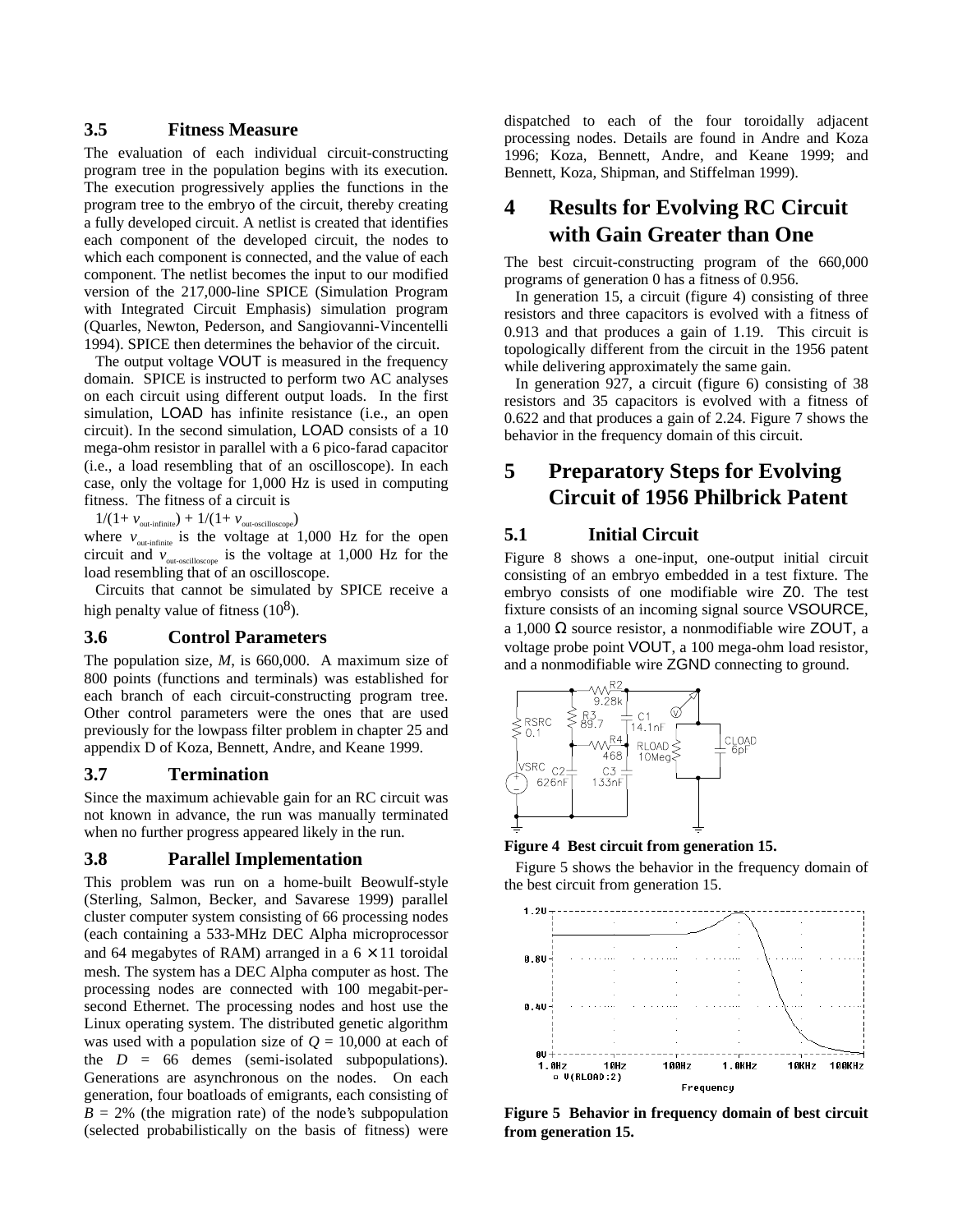

**Figure 6 Best circuit from generation 927.**

![](_page_4_Figure_2.jpeg)

**Figure 7 Behavior in frequency domain of best circuit from generation 927.**

![](_page_4_Figure_4.jpeg)

**Figure 8 One-input, one-output initial circuit with two modifiable wires.**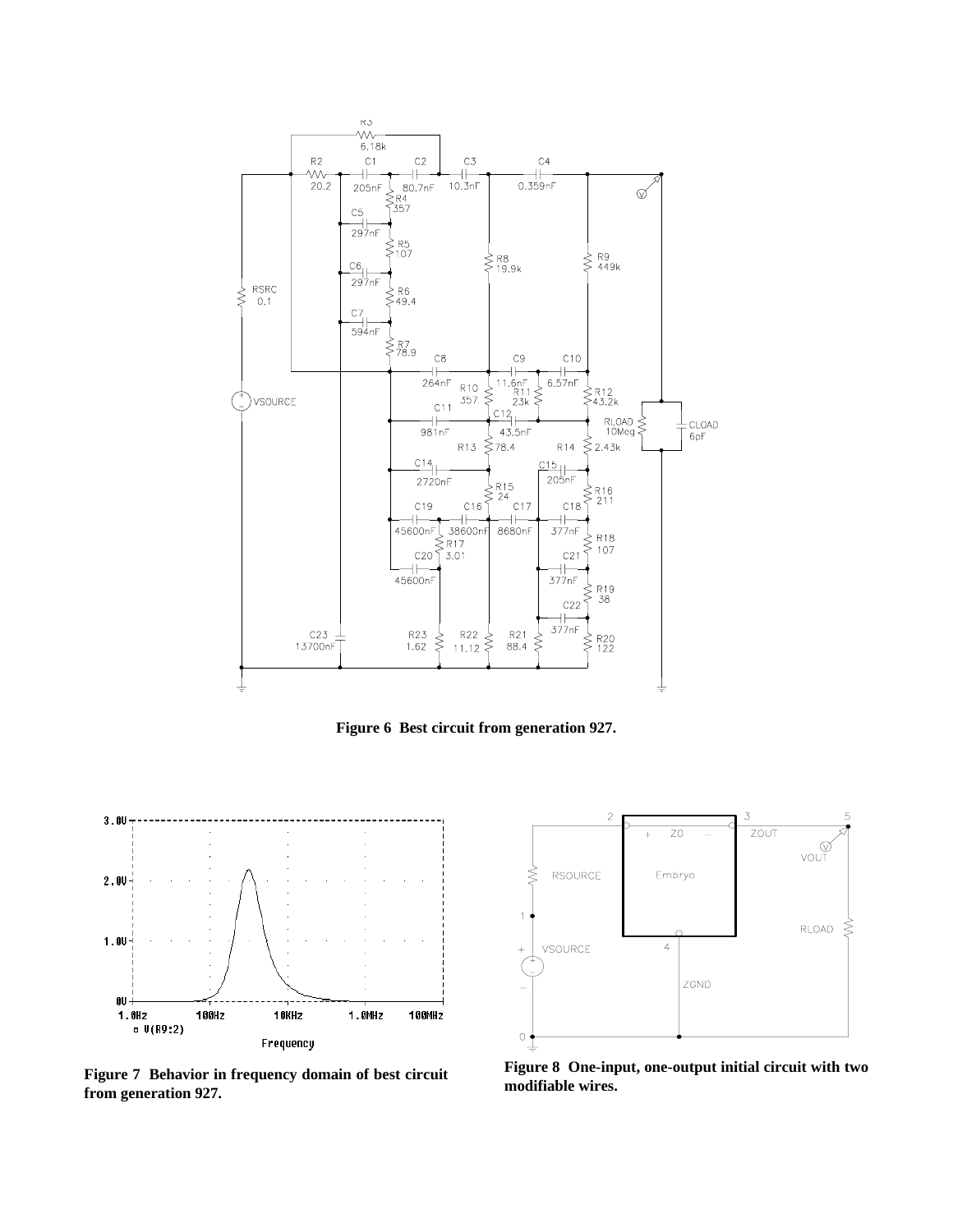#### **5.2 Program Architecture**

Since there is a result-producing branch in the program tree for each modifiable wire in the embryo, the architecture of each circuit-constructing program tree has one result-producing branch.

### **5.3 Function Set**

The function set,  $f_{\text{CCS}}$ , for each construction-continuing subtree is

```
\mathcal{F}_{\text{CCS}} = \{R, C, \text{SERIES}, \text{PARALLELO}, \text{PARALLEL1}, \text{ }FLIP, NOP, PAIR_CONNECT_0,
PAIR_CONNECT_1,
RETAINING_THREE_GROUND0,
RETAINING THREE GROUND1}.
```
All functions in this section are described in detail in Koza, Bennett, Andre, and Keane 1999. Briefly, the R and C functions are component-creating functions that insert a resistor or capacitor (respectively) into a developing circuit and that establish the numerical value of the inserted component. The SERIES and the two PARALLEL functions modify the topology of the developing circuit by performing a series or parallel (respectively) division. The FLIP function reverses the polarity of a component. The NOP (No operation) function is a development-controlling function The two PAIR\_CONNECT functions provide a way to connect two (usually distant) points in the developing circuit. The RETAINING\_THREE\_GROUND functions provide a way to connect a point in the developing circuit to ground.

### **5.4 Terminal Sets**

The initial terminal set,  $T_{\text{CCS}}$ , for each constructioncontinuing subtree is

 $T_{\text{CCS}} = \{\text{END}, \text{SAFE\_CUT}\}.$ 

Briefly, the development-controlling END function makes the modifiable wire or modifiable component with which it is associated non-modifiable (thereby ending a particular developmental path). The SAFE\_CUT function causes the highlighted component to be removed from the circuit in a way that preserves the validity of the circuit.

The initial terminal set, *T*aps, for each arithmeticperforming subtree consists of

 $\mathcal{T}_{\text{APS}} = \{\Re\}.$ 

 $\Re$  represents floating-point constants from  $-1.0$  to  $+1.0$ .

The function set,  $f_{\text{ans}}$ , for each arithmetic-performing subtree is,

 $\mathcal{F}_{\text{APS}} = \{+, -\}.$ 

#### **5.5 Fitness Measure**

The circuit patented by Philbrick was intended to preprocess an analog signal that was to be fed into an oscilloscope. As Philbrick (1956) stated,

"This invention relates to an electric filter network, and more particularly to a delayedrecovery, high-pass filter network, which transmits the early portion of a transient voltage signal substantially without distortion but the output of which thereafter relatively rapidly recovers to a quiescent value of zero voltage when the impressed signal becomes quiescent at any voltage.

"Filter networks of this type frequently are required in electronic equipment for A. C. coupling, pulse forming and shapping, differentiating, etc. For example, in cathode-ray oscilloscopes it often is desirable to display high-frequency transients without distortion and thereafter to return the horizontal trace relatively rapidly to zero value when the input signal returns to a steady state value. This necessitates a special input circuit.

Prior to the present invention no simple filter was available to accomplish this result. In the past it has been customary to use a simple series-capacitor, shunt-resistor, high-pass filter network for this purpose. When this conventional type of filter network is used in such circuits, it is subject to certain disadvantages. If high-frequency transients are to be transmitted with negligible distortion its recovery time usually is entirely too long for practical purposes or, if made to have a recovery time of practical length, considerable distortion is introduced into the transient being transmitted.

"Accordingly, it is an object of the present invention to provide a filter network having a transmission characteristic such that initial highfrequency transients of the input signal are transmitted substantially without distortion followed after a predetermined time-delay by a relatively rapid return of the output voltage to zero irrespective of the actual magnitude of the quiescent value of the input signal."

Our fitness measure is based on the closeness of the behavior of a candidate circuit, in both the frequency and time domain, and the behavior of the circuit in Philbrick's patent. The first portion of the fitness measure is a weighted sum of the discrepancies between the candidate circuit's behavior in the frequency domain (an AC analysis in SPICE) and the actual behavior of the circuit in Philbrick's patent. The candidate circuit is simulated at 121 frequency values in an interval of six decades of frequency values between 1 millihertz and 1,000 Hz. This portion of the fitness measure is the sum, over the 121 fitness cases, of the absolute weighted deviation between the actual value of the voltage that is produced by the circuit at the probe point VOUT and the target value for voltage. The absolute difference between 1 volt (the desired voltage between 1 Hz and 1,000 Hz) and the actual output voltage for the 61 points between 1 Hz and 1,000 Hz is weighted by 1.0 if the difference is above 970 millivolts and otherwise weighted by 10. The absolute difference between 0 volts (the desired voltage at 1 millihertz) and the actual output voltage at 1 millihertz is weighted by 60.0. Discrepancies for the remaining 59 points are ignored.

The second portion of the fitness measure is a weighted sum of the discrepancies between the candidate circuit's behavior in the time domain (a transient analysis in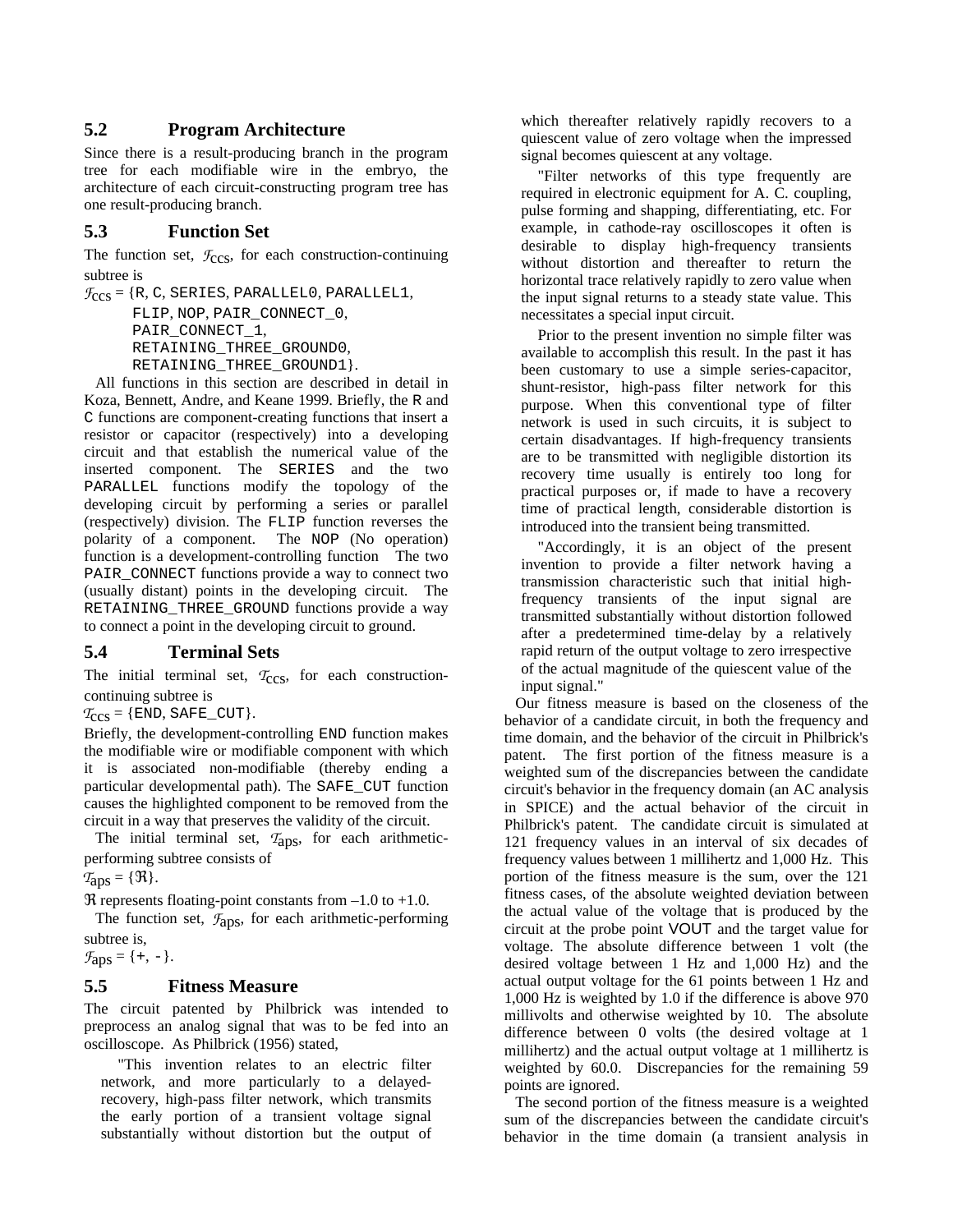SPICE) and the behavior of the circuit in Philbrick's patent. The circuit is simulated over 121 time steps in an interval between 0 and 120 milliseconds. This portion of the fitness measure is the sum, over the 121 fitness cases, of the absolute weighted deviation between the actual value of the voltage that is produced by the circuit at the probe point VOUT and the target value for voltage. The absolute difference between 1 volt (the desired voltage between 0 and 10 milliseconds) and the actual output voltage for the 11 points between 0 and 10 milliseconds is weighted by 60 if the difference is within 30 millivolts of 1 volt and otherwise weighted by 600. The absolute differences between 0 volts (the desired voltage between 60 milliseconds and 120 milliseconds) and the actual output voltage for the 61 points are weighted by 1 if the difference is within 300 millivolts of 0 volts and otherwise weighted by 10. The discrepancies for the remaining 49 points are ignored.

The occasional circuit that cannot be simulated by SPICE receives a high penalty value of fitness  $(10^8)$ .

#### **5.6 Control Parameters**

The population size, *M*, is 660,000. A maximum size of 800 points (functions and terminals) was established for the one result-producing branch of each circuitconstructing program tree. Other control parameters were the ones that are used previously for the lowpass filter problem in chapter 25 and appendix D of Koza, Bennett, Andre, and Keane 1999.

## **6 Results for Evolving Circuit of 1956 Philbrick Patent**

The best circuit from generation 0 consists of four resistors and three capacitors (not counting the components in the test fixture). It has a fitness of 960.13. The portion of the fitness measure pertaining to the frequency domain is 12.67 and the portion pertaining to the time domain is 947.13.

The best circuit from generation 39 (figure 9) consists of six resistors and six capacitors (not counting the components in the test fixture). This circuit has a fitness of 665.55. The portion of the fitness measure pertaining to the frequency domain is 49.93 and the portion pertaining to the time domain is 615.62.

The above run of genetic programming was continued and a somewhat better circuit appeared in generation 214. This evolved circuit was considerably larger than the best circuit of generation 39. This evolved circuit from generation 214 consists of 12 resistors and 15 capacitors. The fitness of this circuit is 663.03 (47.64 for the frequency domain and 615.39 for the time domain). Since the fitness of the larger circuit is only 0.4% better than that of the best circuit from generation 39, we now focus our attention on the best circuit from generation 39.

Figure 10 shows the behavior in the frequency domain of the best circuit from generation 39.

Figure 11 compares the time-domain behavior of the Philbrick circuit (without boxes) and the best circuit from generation 39 (with boxes).

The requirement that Philbrick (1956) established for, and satisfied with, his patented circuit was to transmit "the early portion of a transient voltage signal substantially without distortion" for approximately 10 milliseconds and to recover "to a quiescent value of zero voltage" after 100 milliseconds. As can be seen in figure 11, the first 10 milliseconds of the transient voltage signal of the evolved best circuit from generation 39 (bottom curve with boxes) is virtually the same as that for Philbrick's circuit (top curve without boxes). After 100 milliseconds, the transient voltage signal of the evolved best circuit from generation 39 (with boxes) is suppressed to a greater degree than that of Philbrick's circuit (without boxes). In other words, the genetically evolved circuit from generation 39 satisfies Philbrick's own requirement to a greater degree than Philbrick's patented circuit.

![](_page_6_Figure_11.jpeg)

**Figure 9 Best Evolved circuit from generation 39 that satisfies specifications of Philbrick circuit.**

![](_page_6_Figure_13.jpeg)

**Figure 10 Frequency domain behavior of best circuit from generation 39.**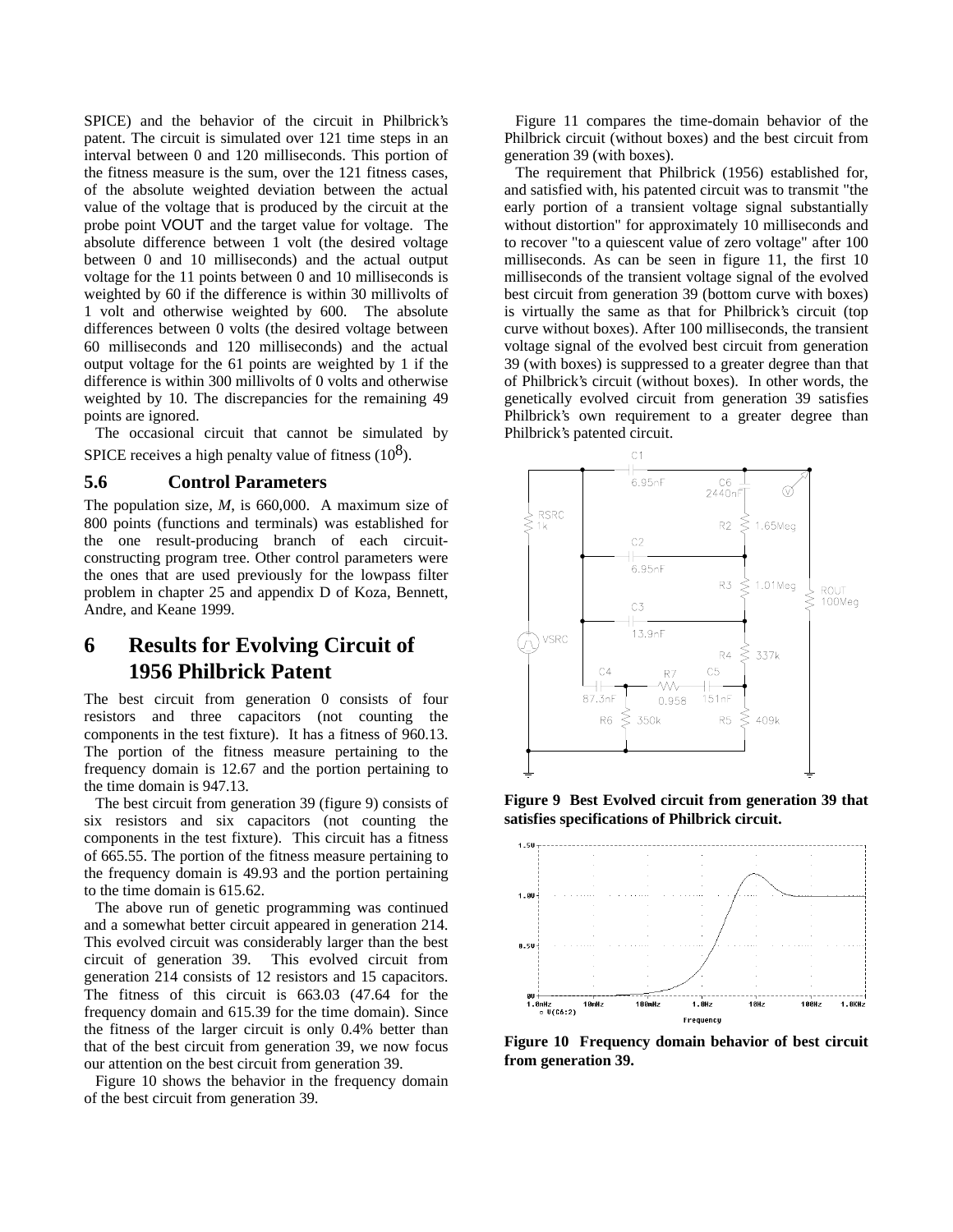![](_page_7_Figure_0.jpeg)

**Figure 11 Comparison of time-domain behaviors of the 1956 Philbrick circuit (top curve without boxes) and the best circuit from generation 39 (bottom curve with boxes).**

The legal criteria for obtaining a U. S. patent are that the proposed invention be "new" and "useful" and

"... the differences between the subject matter sought to be patented and the prior art are such that the subject matter as a whole would [not] have been obvious at the time the invention was made to a person having ordinary skill in the art to which said subject matter pertains." (35 *United States Code* 103a).

Since filing for a patent entails the expenditure of a considerable amount of time and money, patents are generally sought only if an individual or business believes the inventions are likely to be useful in the real world. Patents are only issued if an arms-length examiner is convinced that the proposed invention is novel, useful, and satisfies the statutory test for unobviousness.

The fact that genetic programming rediscovered both the topology and sizing of an electrical circuit that was unobvious "to a person having ordinary skill in the art" establishes that this evolved result satisfies Arthur Samuel's criterion (1983) for artificial intelligence

"The aim [is] ... to get machines to exhibit behavior, which if done by humans, would be assumed to involve the use of intelligence."

## **7 The Illogical Nature of Creativity and Evolution**

Many computer scientists and mathematicians unquestioningly assume that every problem-solving technique must be logically sound, deterministic, logically consistent, and parsimonious. Accordingly, most conventional methods of artificial intelligence and machine learning are constructed so as to possess these characteristics. However, logic does not govern two of the most important and significant types of processes for solving complex problems, namely the invention process (performed by creative humans) and the evolutionary process (occurring in nature).

A new idea that can be logically deduced from facts that are known in a field, using transformations that are known in a field, is not considered to be an invention. There must be what the patent law refers to as an "illogical step" (i.e., an unjustified step) to distinguish a putative invention from that which is readily deducible from that which is already known. Humans supply the critical ingredient of "illogic" to the invention process. Interestingly, everyday usage parallels the patent law concerning inventiveness: People who mechanically apply existing facts in wellknown ways are summarily dismissed as being uncreative. Logical thinking is unquestionably useful for many purposes. It usually plays an important role in setting the stage for an invention. But, at the end of the day, logical thinking is not sufficient in the invention process.

Recalling his invention in 1927 of the negative feedback amplifier, Harold S. Black (1977) said,

"Then came the morning of Tuesday, August 2, 1927, when the concept of the negative feedback amplifier came to me in a flash while I was crossing the Hudson River on the Lackawanna Ferry, on my way to work. For more than 50 years, I have pondered how and why the idea came, and I can't say any more today than I could that morning. All I know is that after several years of hard work on the problem, I suddenly realized that if I fed the amplifier output back to the input, in reverse phase, and kept the device from oscillating (singing, as we called it then), I would have exactly what I wanted: a means of canceling out the distortion of the output. I opened my morning newspaper and on a page of *The New York Times* I sketched a simple canonical diagram of a negative feedback amplifier plus the equations for the amplification with feedback."

Of course, inventors are not oblivious to logic and knowledge. They do not thrash around using blind random search. Black did not try to construct the negative feedback amplifier from neon bulbs or doorbells. Instead, "several years of hard work on the problem" set the stage and brought his thinking into the proximity of a solution. Then, at the critical moment, Black made his "illogical" leap. This unjustified leap constituted the invention.

The design of complex entities by the evolutionary process in nature is another important type of problemsolving that is not governed by logic. In nature, solutions to design problems are discovered by the probabilistic process of evolution and natural selection. This process is not guided by mathematical logic. Indeed, inconsistent and contradictory alternatives abound. In fact, such genetic diversity is necessary for the evolutionary process to succeed. Significantly, the solutions evolved by evolution and natural selection almost always differ from those created by conventional methods of artificial intelligence and machine learning in one very important respect. Evolved solutions are not brittle; they are usually able to grapple with the perpetual novelty of real environments.

## **8 Conclusion**

Narrowly, we demonstrated the automatic synthesis, using genetic programming, of both the topology and sizing of a circuit composed of only resistors and capacitors that delivers a gain of greater than 2 and of a previously